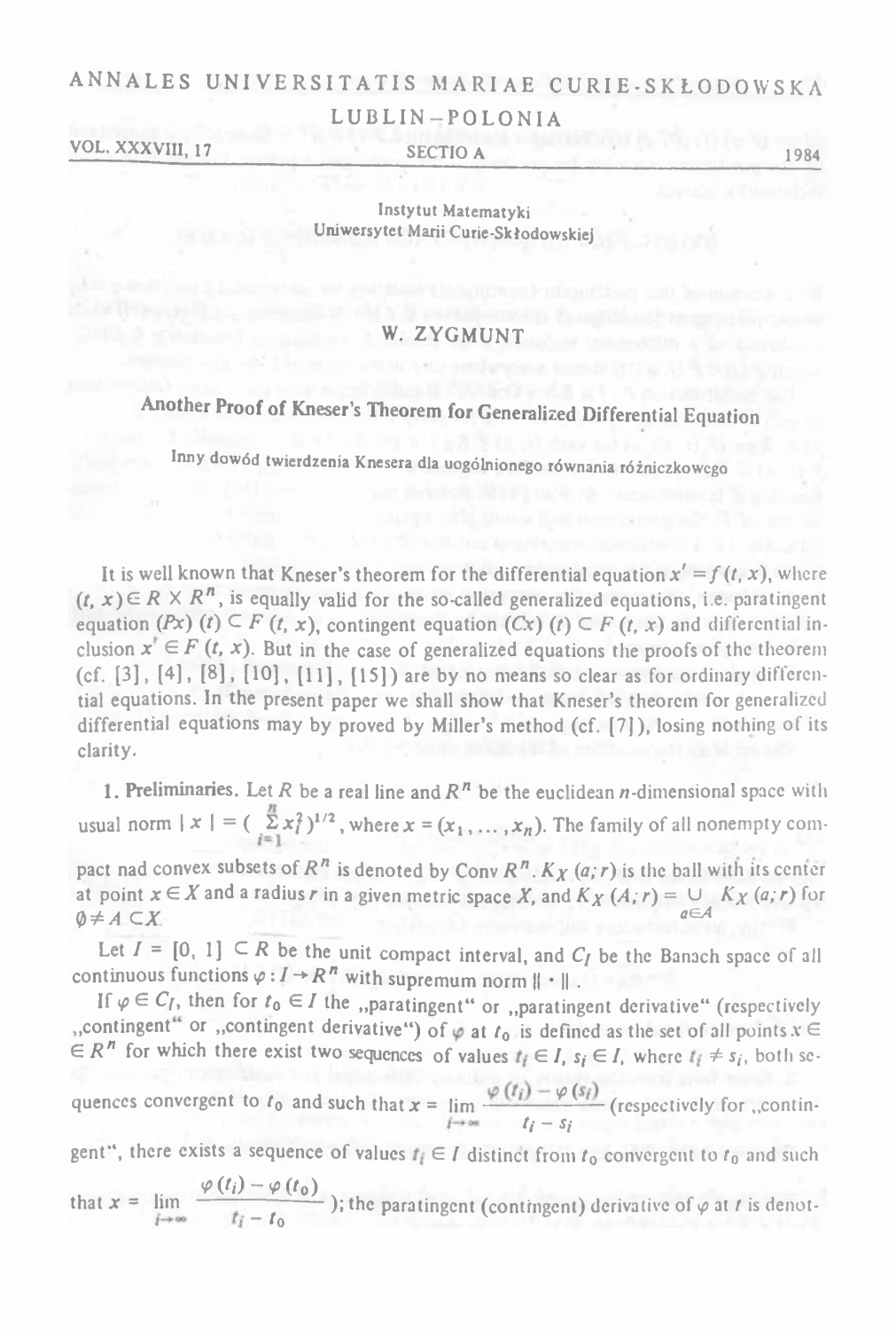ed by  $(P \varphi)$   $(t)$   $((C \varphi) (t))$ . Having a multifunction  $F: I \times R^n \rightarrow \text{Conv } R^n$  we understand by the paratingent equation (respectively — the contingent equation and the differential inclusion) <sup>a</sup> relation

$$
(Px) (t) \subseteq F (t, x (t)) ((Cx) (t) \subseteq F (t, x (t)), x' (t) \in F (t, x (t))).
$$

By a solution of this paratingent (contingent) equation we understand a function  $\varphi \in C_I$ whose paratingent (contingent) at each point  $t \in I$  lies in the given set *F.*  $(t, \varphi(t))$  while By a solution of this paratingent (contingent) equation we understand a function  $\varphi \in C_I$ <br>whose paratingent (contingent) at each point  $t \in I$  lies in the given set E  $(t, \varphi(t))$  while<br>a solution of a differential inclusion a solution of a differential inclusion is an absolutely continuous function  $\varphi \in C_I$  for which  $\varphi'(t) \in F(t, \varphi(t))$  almost everywhere on *I* in the sense of Lebesque measure.

 $\cdot$  The multifunction  $F: I \times R^n \rightarrow$  Conv  $R^n$  is called upper semi-continuous (abbreviated as use) if for every  $(t, x) \in I \times R^n$  and for every  $\epsilon > 0$  there exists  $\delta > 0$ , such that *F* (s,  $y$ )  $\subset$   $K_{R}$ <sup>*n*</sup> (*F* (*t*, *x*);  $\epsilon$ ) for each (*s*, *y*)  $\in$   $K_{R}$ 1+*n* ((*t*, *x*);  $\delta$ ); if additionally the inclusion  $F(t, x) \subseteq K_{Rn}$  (*F* (*s*, *y*);  $\epsilon$ ) is satisfied for each (*s*, *y*) $\in K_{R1}$ +*n* ((*t*, *x*);  $\delta$ ), then the multifunction *F* is continuous. As Wazewski pointed out in [13] and [14], under the assumed use of *F,* the paratingent and contingent equations are equivalent to the differential inclusion, i.e. a continuous function  $\varphi$  satisfies  $(P \varphi)$   $(t) \subset F$   $(t, \varphi(t))$  or  $(C \varphi)$   $(t) \subset F$   $(t,$  $\varphi$  (*t*)) if and only if it is absolutely continuous and  $\varphi'$  (*t*)  $\in$  *F* (*t*,  $\varphi$  (*t*)) a.e. on I. Therefore every theorem concerning the properties of solutions of the paratingent (contingent) equation is at the same time <sup>a</sup> theorem on the properties of solutions of the differential inclusion and vice versa.

Throughout this paper we shall assume that the multifunction  $F: I \times R^n \to \text{Conv } R^n$ is use and satisfies the following condition:  $F(t, x) \subset K_{R}n$  ( $\theta$ ,  $m(t)$ ),  $(t, x) \in I \times R^n$ , where  $\theta = (0, \ldots, 0)$  is an origin of  $R^n$  and  $m : I \rightarrow [0, \infty)$  is a fixed continuous function.

The set of all the solutions of the initial value problem

(1) 
$$
x'(t) \in F(t, x(t)), t \in I
$$

$$
x(0) = x_0, x_0 \in R^n,
$$

will be denoted by  $\&$  (F,  $x_0$ ) (this set  $\&$  (F,  $x_0$ ) is called the emission of the initial point  $x_0$  on account of equation (1) by some authors (see [3], [9])).

Finally, let us introduce still one more designation

$$
B = \overline{K_{Rn} (x_0, r_0)}, \text{ where } r_0 = |x_0| + 3 \frac{1}{9} (m(t) + 1) dt
$$

and *<sup>K</sup>* denoted the closure of *K.*

2. Some facts from the theory of ordinary differential and paratingent equations. Below there are three theorems which will be useful in the last section of this paper.

Theorem 1 ([9, Théorème III]).  $\&$  (F,  $x_0$ ) is a nonempty compact subset of  $C_I$ .

Theorem <sup>2</sup> ([10, Lemme 2]). *There exists <sup>a</sup> sequence of continuous multifunctions*  $F_i: I \times R^n \rightarrow$  Conv  $R^n$ ,  $i = 1, 2, ...$ , *such that*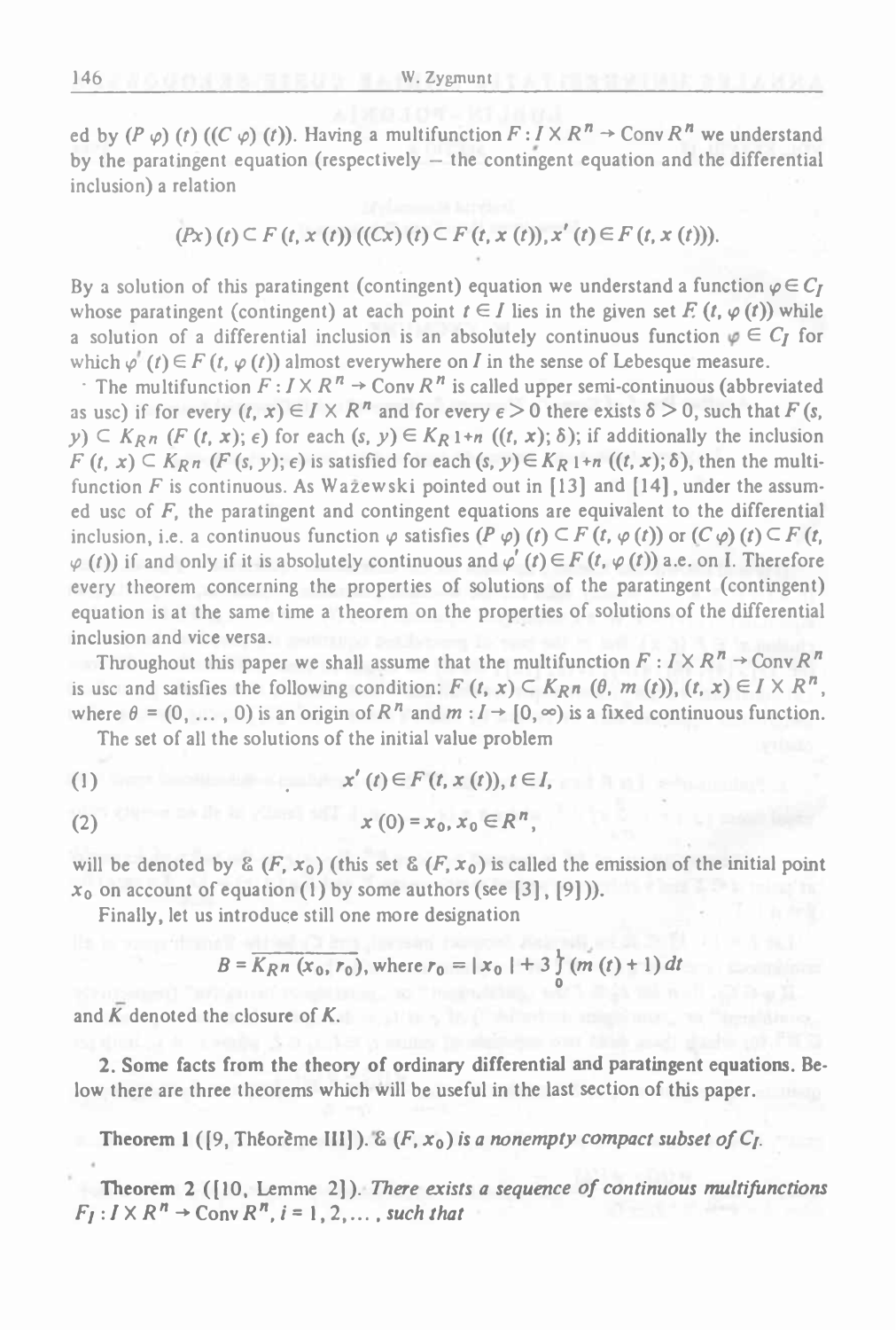Another Proof of Kneser's Theorem for Generalized Differential Eq.  
\n
$$
1^{a} \qquad F_{i+1} (t, x) \subset F_{i} (t, x) \subset K_{R} n \ (\theta, m \ (t) + 1), (t, x) \in I \times R^{n},
$$
\n
$$
2^{o} \qquad F (t, x) \subset F_{i} (t, x) \text{ for } (t, x) \in I \times B,
$$

Another Proof of Kneser's Theorem for C  
\n
$$
1^{a} \qquad F_{i+1} (t, x) \subset F_{i} (t, x) \subset K_{R} n \ (\theta, m)
$$
\n
$$
2^{o} \qquad F (t, x) \subset F_{i} (t, x) \text{ for } (t, x) \in I \times B,
$$
\n
$$
3^{o} \qquad F (t, x) = \bigcap F_{i} (t, x) \text{ for } (t, x) \in I \times B,
$$

Another Proof of Kneser's Theorem for Gei  
\n
$$
1^{a} \qquad F_{i+1} (t, x) \subset F_{i} (t, x) \subset K_{R} n \ (\theta, m \ (t)
$$
\n
$$
2^{o} \qquad F (t, x) \subset F_{i} (t, x) \text{ for } (t, x) \in I \times B,
$$
\n
$$
3^{o} \qquad F (t, x) = \bigcap_{i=1}^{\infty} F_{i} (t, x) \text{ for } (t, x) \in I \times B.
$$

Theorem 3 ([9, Théoreme VI]). If multifunctions  $F_i$  are the same as in Theorem 2, *then*

$$
\mathcal{E}\left(F_{i+1},x_0\right)\subseteq\mathcal{E}\left(F_i,x_0\right)
$$

and (L) 50 b, all makes it as SC before Party and factor in relative that I would

$$
\& (F, x_0) = \bigcap_{i=1} \& (F_i, x_0).
$$

Now we shall recall some facts from the theory of ordinary differential equations. Because at present they are sufficiently well-known we omit their detailed proofs. Thus, let us suppose that there is a given function  $f: I \times R^n \to R^n$  which is Lebesque measurable in *t* for each  $x \in R^n$  and continuous in x for each  $t \in I$ . This function is called a function of Caratheodory's type. Let us assume that f satisfies the inequality  $| f(t, x) | \le m(t)$ .  $(t, x) \in I \times R^n$ . Then the initial value problem (abbreviated as ivp)

$$
(3f) \t x'(t) = f(t, x(t)), t \in I,
$$

$$
(2) \t x (0) = x_0
$$

has at least one solution defined on the whole interval  $I$  (by the solution of ivp( $3f$ ) (2) (3*f*)  $x'(t) = f(t, x(t)), t \in I$ ,<br>
(2)  $x(0) = x_0$ <br>
has at least one solution defined on the whole interval *I* (by the solution of ivp (3*f*) (2)<br>
we mean every function  $\varphi \in C_I$  such that is absolutely continuous and satisfies (2)  $x(0) = x_0$ <br>has at least one solution defined on the whole interval *I* (by the solution of ivp (3<sub>f</sub>) (2)<br>we mean every function  $\varphi \in C_I$  such that is absolutely continuous and satisfies equation<br>(3f) a.e. in *I*). T the solution of ivp (3f) (2), then

$$
\parallel \varphi \parallel \leq |x_0| + \int_0^1 m(t) dt
$$

(b) 
$$
|\varphi(t)-\varphi(s)| \leq \max_{\tau \in I} m(\tau) |t-s|, t, s \in I.
$$

3. Approximation theorems. For the convenience of reader first we shall recall two theorems in the form sufficient for our considerations.

Theorem 4 (Lasota – Yorke [11]). *Iff* : *I* X *R*<sup>*n*</sup> *is continuous, then for every*  $\epsilon > 0$ there exists a locally lipschitzean function  $f_e: I \times R^n \rightarrow R^n$  such that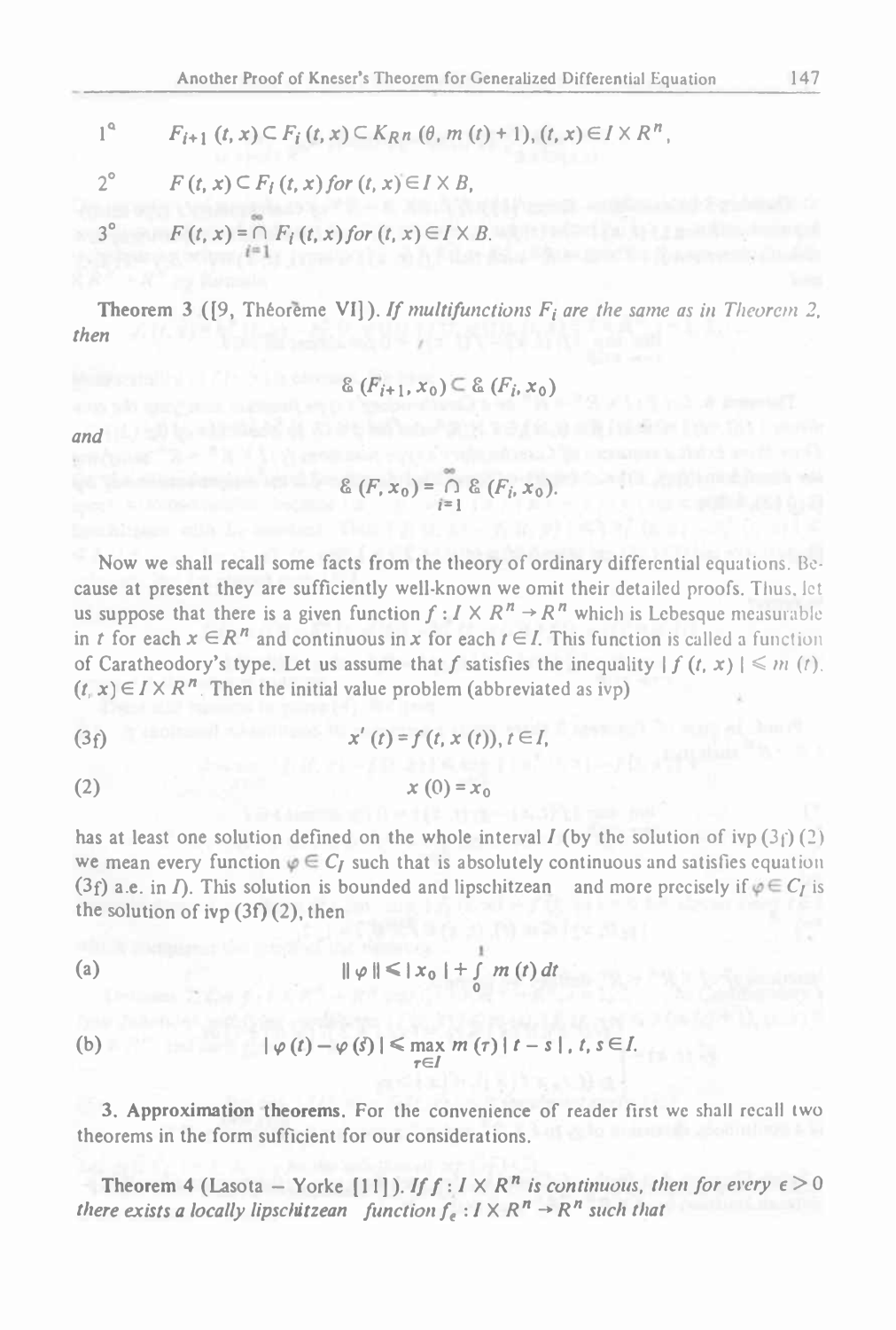$$
\sup_{(t,x)\in J\times\mathbb{R}^n} |f(t,x)-f_{\epsilon}(t,x)| < \epsilon.
$$

Theorem 5 (Alexiewicz – Orlicz [1]). *If*  $f : I \times B \rightarrow R^n$  of *Caratheodory's type satisfy*ing the condition  $|f(t, x)| \le m(t)$  for  $(t, x) \in I \times B$ , then there exists a sequence of continuous functions  $f_i: I \times B \to R^n$  such that  $|f_i(t, x)| \le m(t), (t, x) \in I \times B$ ,  $i = 1, 2, ...$ *and*

$$
\lim_{i \to \infty} \sup_{x \in B} |f_i(t, x) - f(t, x)| = 0 \text{ for almost all } t \in I.
$$

Theorem 6. Let  $f: I \times R^n \rightarrow R^n$  be a Caratheodory's type function satisfying the condition  $|f(t, x)| \le m(t)$  for  $(t, x) \in I \times R^n$  and let  $\varphi \in C_I$  be a solution of ivp  $(3f)(2)$ . Then there exists a sequence of Caratheodory's type functions  $f_i: I \times R^n \to R^n$  satisfying the condition  $|f_i(t, x)| \leq 3$  (m (t) + 1) such that function  $\varphi$  is the unique solution of ivp  $(3<sub>f</sub>)(2)$ , *where* 

$$
(3fi) \t x'(t) = fi(t, x(t)), t \in I, i = 1, 2, ...;
$$

*moreover*

(4) 
$$
\lim_{i \to \infty} \sup_{x \in B} |f_i(t, x) - f(t, x)| = 0 \text{ for almost all } t \in I.
$$

Proof. In view of Theorem 5 there exists a sequence of continuous functions  $g_i: I \times I$  $\times$  *B*  $\rightarrow$  *R*<sup>*n*</sup> such that

$$
\lim_{i \to \infty} \sup_{x \in B} |f(t, x) - g_i(t, x)| = 0 \text{ for almost } t \in I
$$

and

**Burney Ka** 

$$
(**)
$$
 | *g<sub>i</sub>* (*t*, *x*) | ≤ *m* (*t*), (*t*, *x*) ∈ *I* × *B*, *i* = 1, 2, ...

Functions  $g_i^*$ :  $I \times R^n \rightarrow R^n$  defined by formula

$$
g_i^{\pm}(t, x) = \begin{cases} g_i(t, x), \text{ if } |x| \le r_0 = |x_0| + 3 \int_0^1 (m(t) + 1) dt, \\ g_i(t, r_0 x / |x|), \text{ if } |x| > r_0 \end{cases}
$$

are a continuous extension of  $g_i$  to  $I \times R^n$  and still satisfying the inequality (\*\*).

From Theorem 4 it further follows that for each function  $g_i$  there exists a locally lipschitzean function  $h_i: I \times R^n \rightarrow R^n$  such that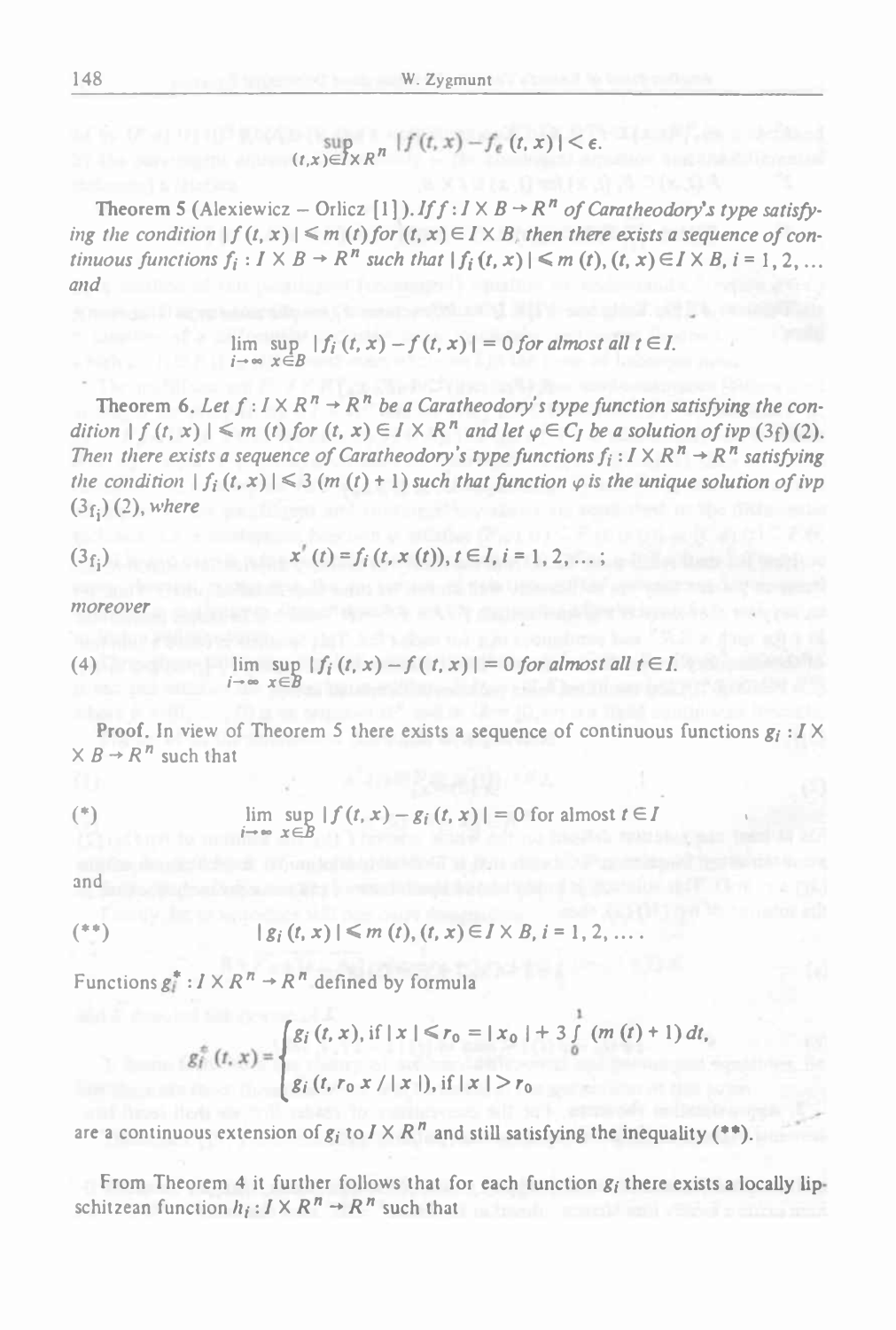Froof of Kneser's Theorem for Generalized Differential Equals of  $\sup_{x \in X} |g_i^*(t,x)-h_i(t,x)| \leq (1/2)i, i = 1,2,...$ *(t,x)eJxRn*

The restriction of each  $h_i$  to *I* X *B*, i.e. the function  $h_{i|IXB}$ , satisfies the global Lipschitz condition with some constant  $L_i$ . Now we extend every restriction  $h_{i|IXB}$ , using the same  $\sup_{(t,x)\in X} |g_t^-(t,x)-h_i(t,x)| < (1/2)i, i = 1, 2, ...$ <br>The restriction of each  $h_i$  to  $I \times B$ , i.e. the function  $h_{i|I \times B}$ , satisfies the global Lipschitz<br>condition with some constant  $L_i$ . Now we extend every restriction  $h_{i|I \times B}$ 

$$
f_i(t, x) = h_i^*(t, x) - h_i^*(t, \varphi(t)) + f(t, \varphi(t)), (t, x) \in I \times R^n, i = 1, 2, ...
$$

$$
\begin{aligned} \text{Measurable for } f(\cdot, x) \text{ is obvious. We have} \\ |f_i(t, x)| &< |h_i^*(t, x)| + |h_i^*(t, \varphi(t))| + |f(t, \varphi(t))| \le 3 \left( m \left( t \right) + 1 \right). \end{aligned}
$$

On the other hand,  $h_i^*$  satisfies the global Lipschitz condition with constant  $L_i$  with respect to second variable because  $|x - y| \ge r_0 |x| / |x| - y / |y|$  for x,  $y \notin B$  and  $h_i$  is lipschitzean with  $L_i$  constant. Thus  $|f_i(t, x) - f_i(t, y)| \leq |h_i^*(t, x) - h_i^*(t, y)| \leq$  $\leq L_i | x - y |$  for  $(t, x)$ ,  $(t, y) \in I \times R^n$  and therefore every ivp  $(3_f)$  (2) has exactly one solution. But for almost each  $t \in I$ *f<sub>i</sub>* (*t*,  $\varphi$  (*t*)) =  $H_i^*$  (*t*,  $\varphi$  (*t*)) -  $h_i^*$  (*t*,  $\varphi$  (*t*)) + *f* (*t*,  $\varphi$  (*t*)) =  $\varphi'$  (*t*)

$$
f_i(t, \varphi(t)) = h_i^*(t, \varphi(t)) - h_i^*(t, \varphi(t)) + f(t, \varphi(t)) = \varphi'(t)
$$

hence  $\varphi$  is this unique solution.

There still remains to prove (4). We have

$$
0 \leq \sup_{x \in B} |f_i(t, x) - f(t, x)| \leq \sup_{x \in B} (|h_i^*(t, x) - f(t, x)| +
$$

$$
x \in B
$$
  
+  $|h_i^*(t, \varphi(t)) - f(t, \varphi(t))|$   $) \le 2 \sup_{x \in B} |g_i(t, x) - f(t, x)| + 1/i, i = 1, 2, ...$ 

hence in view of condition (\*)  $\lim_{i \to \infty} \sup_{x \in B} |f_i(t, x) - f(t, x)| = 0$  for almost every  $t \in I$ which completes the proof of the theorem.

**Theorem 7.** Let  $f: I \times R^n \to R^n$  and  $f_i: I \times R^n \to R^n$ ,  $i = 1, 2, ...,$  be Caratheodory's *type* functions satisfying conditions  $|f(t, x)| \le m(t)$ ,  $|f_i(t, x)| \le 3$  (m  $(t) + 1$ ),  $(t, x) \in$  $\epsilon I \times R^n$ , and such that

(5) 
$$
\lim_{i \to \infty} \sup_{x \in B} |f(t, x) - f_i(t, x)| = 0 \text{ for almost every } t \in I.
$$

*Let*  $\varphi_i \in C_I$ ,  $i = 1, 2, \ldots$ , *be the solution of* ivp  $(3_f)$  (2).

Then there exists a subsequence  $\{\varphi_i\}$  uniformly convergent to a function  $\varphi \in C_I$  which *is the solution of ivp*  $(3f)(2)$ *.*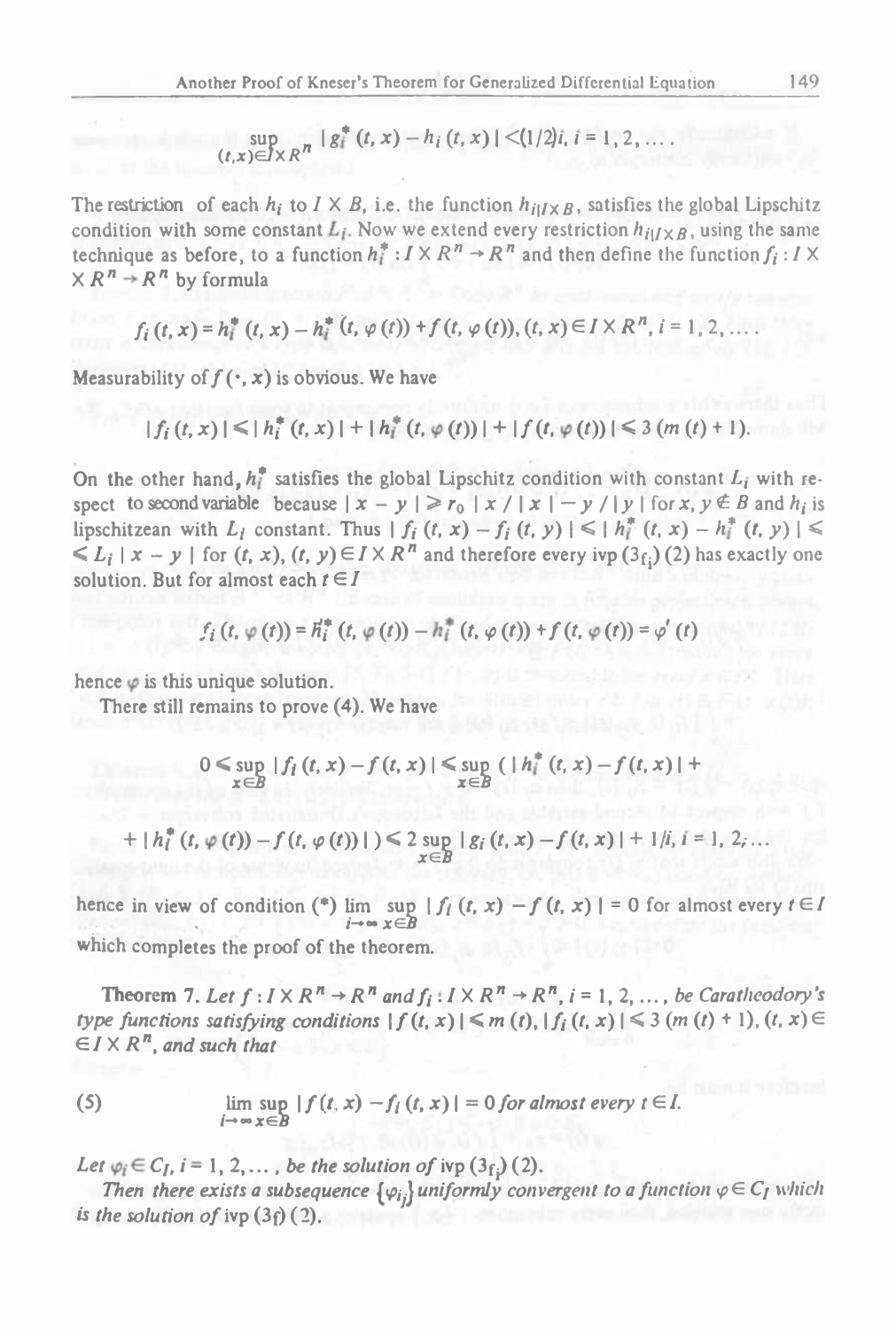If additionally the problem  $(3f)$  (2) has a unique solution, then the whole sequence *uniformly converges to*

**Proof.** The functions  $\varphi_i$  are uniformly bounded and uniformly continuous because

$$
|\varphi_{i}(t)| \leq |x_{0}| + 3 \int_{0}^{t} (m(\tau) + 1) d\tau
$$

and 
$$
|\varphi_i(t) - \varphi_i(s)| \leq \max_{\tau \in I} (3 m(\tau) + 3) |t - s|
$$

Thus there exists a subsequence  $\{\varphi_{ij}\}$  uniformly convergent to some function  $\varphi \in C_I$ . We will show that  $\varphi$  is the solution of ivp (3f)(2). We have

W. Zygmunt  
\n
$$
W. Zygmunt
$$
\n
$$
Hence (3f) (2) has a unique solution, then the whole symbol\n
$$
Hence (3f) (2) has a unique solution, then the whole symbol\n
$$
W = W
$$
\n
$$
W = W
$$
\n
$$
W = W
$$
\n
$$
W = W
$$
\n
$$
W = W
$$
\n
$$
W = W
$$
\n
$$
W = W
$$
\n
$$
W = W
$$
\n
$$
W = W
$$
\n
$$
W = W
$$
\n
$$
W = W
$$
\n
$$
W = W
$$
\n
$$
W = W
$$
\n
$$
W = W
$$
\n
$$
W = W
$$
\n
$$
W = W
$$
\n
$$
W = W
$$
\n
$$
W = W
$$
\n
$$
W = W
$$
\n
$$
W = W
$$
\n
$$
W = W
$$
\n
$$
W = W
$$
\n
$$
W = W
$$
\n
$$
W = W
$$
\n
$$
W = W
$$
\n
$$
W = W
$$
\n
$$
W = W
$$
\n
$$
W = W
$$
\n
$$
W = W
$$
\n
$$
W = W
$$
\n
$$
W = W
$$
\n
$$
W = W
$$
\n
$$
W = W
$$
\n
$$
W = W
$$
\n
$$
W = W
$$
\n
$$
W = W
$$
\n
$$
W = W
$$
\n
$$
W = W
$$
\n
$$
W = W
$$
\n
$$
W = W
$$
\n
$$
W = W
$$
\n
$$
W = W
$$
\n
$$
W = W
$$
\n
$$
W = W
$$
\n
$$
W = W
$$
\n
$$
W = W
$$
\n
$$
W = W
$$
\n
$$
W = W
$$
\n
$$
W = W
$$
\n
$$
W = W
$$
\n
$$
W = W
$$
\n
$$
W = W
$$
\n
$$
W = W
$$
\
$$
$$

$$
+\int_{0}^{t}\left[f_{ij}\left(s,\,\varphi_{ij}\left(s\right)\right)-f\left(s,\,\varphi_{ij}\left(s\right)\right)\,\right]\,ds\right)=\alpha_{j}\left(t\right)+\beta_{j}\left(t\right)+\gamma_{j}\left(t\right),\,t\in I.
$$

 $+\int_{0}^{t} [f_{ij}(s, \varphi_{ij}(s)) - f(s, \varphi_{ij}(s))] ds = \alpha_{j}(t) + \beta_{j}(t) + \gamma_{j}(t), t \in I.$ <br>Since  $\alpha_{j}(t) = \varphi(t) - \varphi_{ij}(t)$ , then  $\alpha_{j}(t) \rightarrow 0$  as  $j \rightarrow \infty$ . Similarly, in view of the continuity of f with respect to second variable and the Lebesqu of *f* with respect to second variable and the Lebesque'<sup>s</sup> Dominated cob vergence Theorem, the value  $\beta_j$  (*t*) converges to zero when  $j \to \infty$ .<br>We also assert that  $\gamma_j$  (*t*) converges to 0 as  $j \to \infty$ . Indeed, in virtue of the limit condi-*Ce*  $\alpha_j(t) = \varphi(t) - \varphi_{ij}(t)$ , then  $\alpha_j(t) \rightarrow 0$  as  $j \rightarrow \infty$ . Similarly, in view of the continuity  $f$  with respect to second variable and the Lebesque's Dominated cobvergence Theon, the value  $\beta_j(t)$  converges to 2ero when

tion (5) we have

$$
0 \leq |\gamma_j(t)| \leq \int_0^t |f_{ij}(s, \varphi_{ij}(s)) - f(s, \varphi_{ij}(s))| ds \leq
$$
  

$$
\leq \int_0^t \sup_{x \in B} |f_j(s, x) - f(s, x)| ds \to 0, \text{ as } j \to \infty.
$$

Therefore it must be

$$
\varphi(t) = x_0 + \int_0^t f(s, \varphi(s)) ds, t \in I,
$$

which means that  $\varphi$  is the solution of ivp (3f) (2). If we assume now that ivp (3f) (2) has exactly one solution, then every subsequent  ${\varphi_{i}}$  contains a subsequence  ${\varphi_{i}}$  converg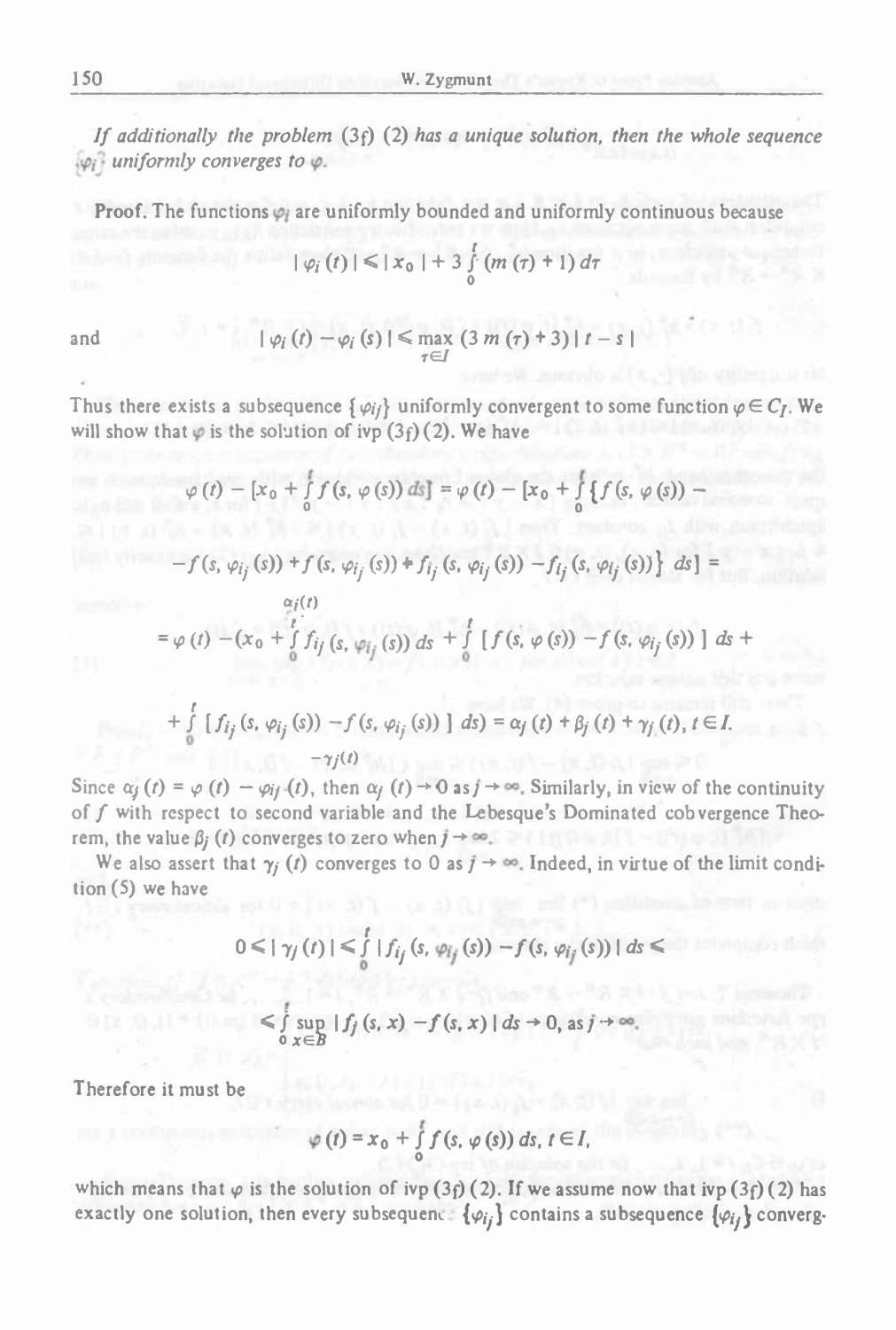ing to this unique solution. Thus the whole sequence  $\{\varphi_i\}$  converges to this solution. The proof of the theorem is completed.

5. The generalized Kneser's theorem. A function  $f: I \times R^n \rightarrow R^n$  is called the selector of multifunction  $F: I \times R^n \to \text{Conv } R^n$  if  $f(t, x) \in F(t, x)$  for  $(t, x) \in I \times R^n$ .

**Lemma 1.** Let multifunction  $F: I \times R^n \to \text{Conv } R^n$  be continuous and satisfy the condition  $F(t, x) \subseteq K_{Rn}(\theta, m(t))$ , and let  $\varphi \in C_I$  be a solution of ivp (1)(2). Then there exists a Caratheodory's type selector f of F such that  $\varphi$  is the solution of ivp (3t) (2). *Moreover*  $|f(t, x)| \le m(t)$  for  $(t, x) \in I \times R^n$ .

**Proof.** For  $(t, x) \in I \times R^n$  let us define

 $\begin{pmatrix} 1 \end{pmatrix}$ proj  $(\varphi' (t) \mid F(t, x))$  when  $\varphi' (t)$  exists. proj  $(\theta \mid F(t, x))$  when  $\varphi^{'}$   $(t)$  does not exist,

where proj  $(z | A)$  denotes the metric projection of a point  $z \in \mathbb{R}^n$  onto a nonempty comproj ( $\theta \mid F(t, x)$ ) when  $\varphi'(t)$  does not exist,<br>where proj ( $z \mid A$ ) denotes the metric projection of a point  $z \in R^n$  onto a nonempty com-<br>pact convex subset  $A$  of  $R^n$  (in case of euclidean norm  $\ln R^n$  this projection i pact convex subset A of  $R^n$  (in case of euclidean norm in  $R^n$  this projection is always a one-point set). Therefore f is a selector of F and obviously satisfies the inequality  $|f(t)|$  $f(x)$   $\leq m$  *(t).* By Berge's theorem [2, Th 3, Chapter VI]  $f(t, \cdot)$  is continuous for every  $x_1 \in M$  (*i*). By Beige's ineotein [2, 1 ii 3, Chapter  $x_1$ ]  $f(t, \nu)$  is continuous for every  $t \in I$  and by Castaing's theorem [5, Th 5,1]  $f(\cdot, x)$  is measurable for every  $x \in R^n$ . Thus  $f$  is Caratheodory's type functi f is Caratheodory's type function. Moreover, for almost every  $t \in I \varphi'(t) \in F(t, \varphi(t))$ , hence  $\varphi'(t) = f(t, \varphi(t))$  which completes the proof of the theorem.

**Theorem 8.** If multifunction  $F: I \times R^n \to \text{Conv } R^n$  is continuous and  $F(t, x) \subseteq K_{R^n}$  $(0, m(t))$ , *then the set* &  $(F, x_0)$  *is a continuum.* 

**Proof.** We must prove only the connectedness of  $\&$   $(F, x_0)$  because by Theorem 1 it is nonempty and compact. Let us suppose the contrary, i.e. that  $\&(F, x_0)$  is not connected.. Then &  $(F, x_0) = E_0 \cup E_1$  where  $E_0, E_1$  are nonempty, disjoint closed subsets of  $C_1$ . Then od  $(E_0, E_1) = \inf \{ ||u - v|| : u \in E_0, v \in E_1 \} = d > 0$ . Let us define the function  $k: C_I \rightarrow R$  by formula

$$
k(u) = d(u, E_0) - d(u, E_1)
$$

where  $d(u, E) = \inf \{ ||u - v|| : v \in E \}.$ Moreover

$$
k(u) = \begin{cases} -d(u, E_1) \le -d, \text{ if } u \in E_0, \\ d(u, E_0) \ge d, \text{ if } u \in E_1. \end{cases}
$$

Thus if  $u \in \mathcal{E}(F, x_0)$  then still  $k(u) \neq 0$ .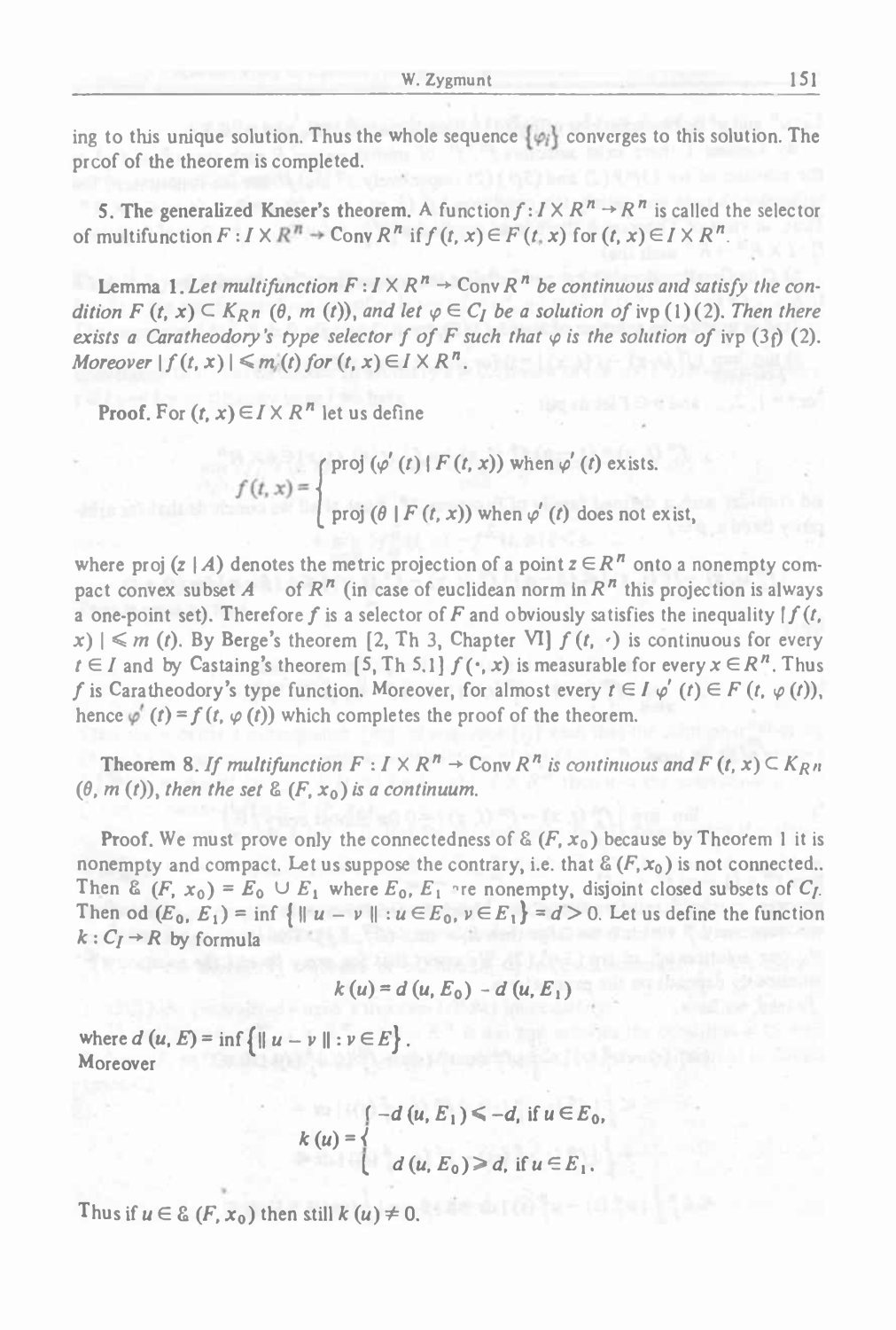Let  $u^0$  and  $u^1$  be two solutions of ivp (1) (2) such that  $u^0 \in E_0$  and  $u^1 \in E_1$ .

By Lemma 1 there exist selectors  $f^0$ ,<sup>1</sup> $f^1$  of multifunction *F* such that  $u^0$  and  $u^1$  is By Lemma 1 there exist selectors  $f^0$ ,  $f^1$  of multifunction F such that  $u^0$  and  $u^1$  is<br>the solution of ivp  $(3f^0)^1(2)$  and  $(3f^1)(2)$  respectively.  $f^0$  and  $f^1$  are the functions of Cathe solution of ivp  $(3f^0)^1(2)$  and  $(3f^1)(2)$  respectively.  $f^0$  and  $f^1$  are the functions of Can atheodory's type and satisfy the condition  $| f^j(t, x) | \le m(t), j = 0, 1, (t, x) \in I \times R^n$ . Let  $u^0$  and  $u^1$  be two solutions of ivp (1) (2) such that  $u^0 \,\epsilon E_0$  and  $u^1 \epsilon E_1$ .<br>By Lemma 1 there exist selectors  $f^0$ ,<sup>1</sup> $f^1$  of multifunction  $F$  such that  $u^0$  and  $u^1$  is<br>the solution of ivp (3 $f^0$ )<sup>*i*</sup> Thus, in view of Theorem 6 there exist sequences  $\{f_i^j\}$ ,  $i = 1, 2, ..., j = 0, 1$  of functions  $f_i^j : I \times R^n \to R^n$  such that

1)  $f_i^j$  is Caratheodory's type and satisfies the inequality  $|f_i^j(t, x)| \leq 3(m(t) + 1), i =$  $1, 2, \ldots, j = 0, 1,$ 

2)  $u^{j}$  is unique the solution of ivp  $(3t^{j})$  (2),  $i = 1, 2, ..., j = 0, 1$ ,

2)  $u'_i$  is unique the solution of ivp  $(3f'_i)$  (2),  $i = 1, 2, ..., j = 0, 1,$ <br>3) lim sup  $|f'_i(t, x) - f(t, x)| = 0$  for almost every  $t \in I, j = 0, 1,$ <br> $i \to \infty$   $x \in B$ 

For  $i = 1, 2, \ldots$  and  $\alpha \in I$  let us put

$$
f_i^{\alpha}(t, x) = (1 - \alpha) f_i^0(t, x) + \alpha f_i^1(t, x), (t, x) \in I \times R^n
$$

and consider such a defined family of functions  $f_i^{\alpha}$ . First of all we conclude that for arbitrarily fixed  $\alpha, \beta \in I$ 

$$
|f_i^{\alpha}(t, x) - f_i^{\beta}(t, x)| \leq |\beta - \alpha| |f_i^0(t, x) - f_i^1(t, x)| \leq \delta |\beta - \alpha| (m(t) + 1).
$$

Hence

(6) 
$$
\sup_{x \in B} |f_i^{\alpha}(t, x) - f_i^{\beta}(t, x)| \leq 6 |\beta - \alpha| (m (t) + 1)
$$

In virtue of 3) we have

(7) 
$$
\lim_{j \to \infty} \sup_{x \in B} |f_i^{\alpha}(t, x) - f^{\alpha}(t, x)| = 0 \text{ for almost every } t \in I
$$

where  $f^{\alpha} = (1 - \alpha) f^0 + \alpha f^1$ .

Moreover, every  $f_i^{\alpha}$  satisfies the global Lipschitz condition with respect to x and with some constant  $L_i^{\alpha}$  which is no large then  $L_i = \max(L_i^0, L_i^1)$ . Therefore, there exists exactly one solution  $u_i^{\alpha}$  of ivp  $(3f_i^{\alpha})$  (2). We assert that for every fixed *i* the solution  $u_i^{\alpha}$ continuously depends on the parameter  $\alpha$ .

Indeed, we have

$$
|u_{i}^{\alpha}(t) - u_{i}^{\beta}(t)| \leq \int_{0}^{t} |f_{i}^{\alpha}(s, u_{i}^{\alpha}(s)) - f_{i}^{\beta}(s, u_{i}^{\beta}(s))| ds \leq
$$
  

$$
\leq \int_{0}^{t} |f_{i}^{\alpha}(s, u_{i}^{\alpha}(s)) - f_{i}^{\alpha}(s, u_{i}^{\beta}(s))| ds +
$$
  

$$
+ \int_{0}^{t} |f_{i}^{\alpha}(s, u_{i}^{\beta}(s)) - f_{i}^{\beta}(s, u_{i}^{\beta}(s))| ds \leq
$$
  

$$
\leq L_{i}^{\alpha} \int_{0}^{t} |u_{i}^{\alpha}(s) - u_{i}^{\beta}(s)| ds + \delta |\beta - \alpha| \int_{0}^{t} (m(s) + 1) ds \leq
$$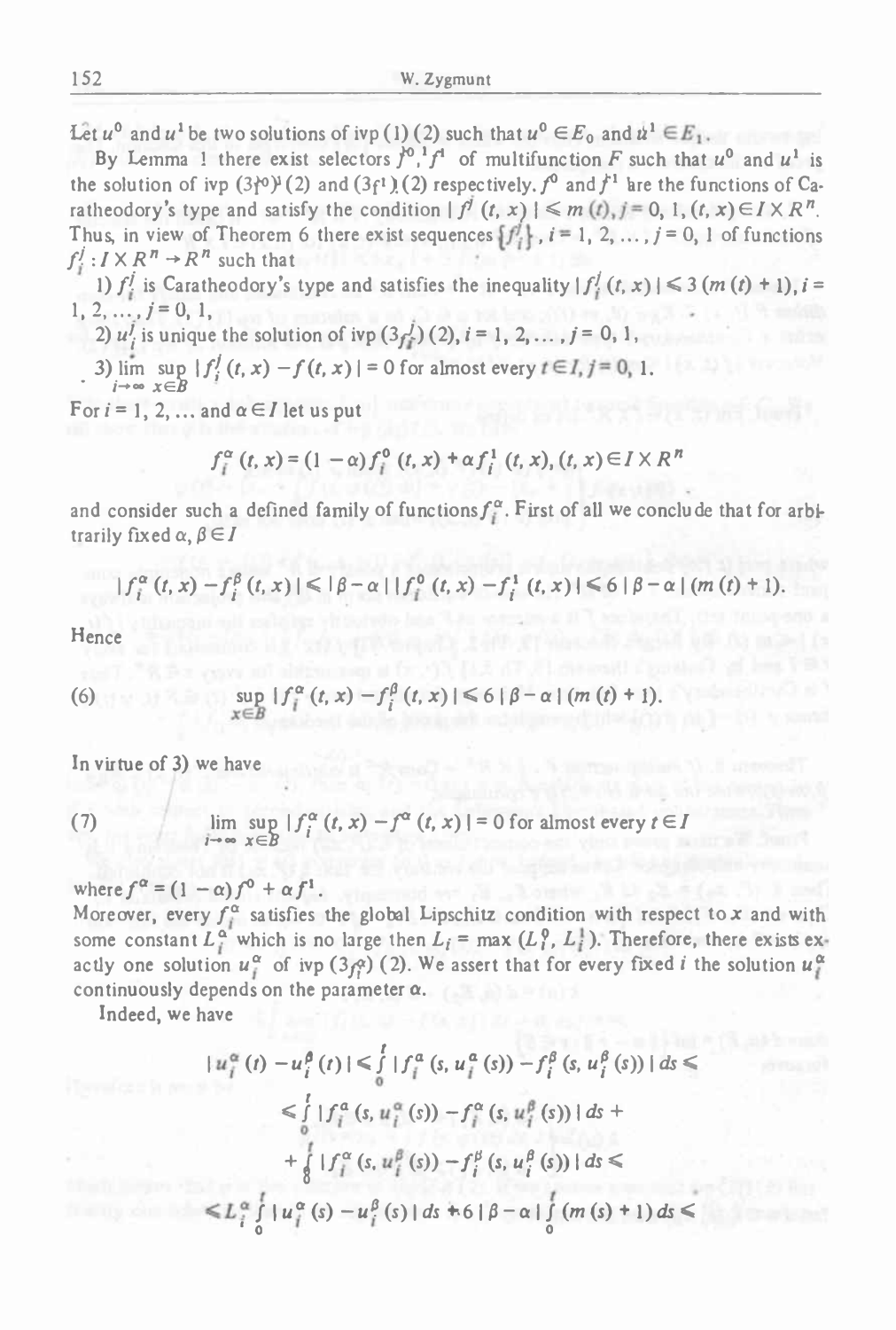Another Proof of Kneser's Theorem for Generalized Differential Equation  
\n
$$
\leq 6 |\beta - \alpha| \int_0^1 (m(s) + 1) ds + L_i \int_0^t |u_i^{\alpha}(s) - u_i^{\beta}(s)| ds, t \in I,
$$
\n
$$
\leq \min\{|\alpha| \leq 4 |\alpha| \leq 4 |\beta - \alpha| \int_0^t |u_i^{\alpha}(s) - u_i^{\beta}(s)| ds, t \in I,
$$
\n
$$
\leq \min\{|\alpha| \leq 4 |\beta - \alpha| \int_0^t |u_i^{\alpha}(s)| ds \}
$$
\n
$$
\leq \min\{|\alpha| \leq 4 |\alpha| \leq 4 |\alpha| \leq 4 |\alpha| \}
$$
\n
$$
\leq \min\{|\alpha| \leq 4 |\alpha| \leq 4 |\alpha| \}
$$
\n
$$
\leq \min\{|\alpha| \leq 4 |\alpha| \}
$$
\n
$$
\leq \min\{|\alpha| \leq 4 |\alpha| \}
$$
\n
$$
\leq \min\{|\alpha| \leq 4 |\alpha| \}
$$
\n
$$
\leq \min\{|\alpha| \leq 4 |\alpha| \}
$$
\n
$$
\leq \min\{|\alpha| \leq 4 |\alpha| \}
$$
\n
$$
\leq \min\{|\alpha| \leq 4 |\alpha| \}
$$
\n
$$
\leq \min\{|\alpha| \leq 4 |\alpha| \}
$$
\n
$$
\leq \min\{|\alpha| \leq 4 |\alpha| \}
$$
\n
$$
\leq \min\{|\alpha| \leq 4 |\alpha| \}
$$
\n
$$
\leq \min\{|\alpha| \leq 4 |\alpha| \}
$$
\n
$$
\leq \min\{|\alpha| \leq 4 |\alpha| \}
$$
\n
$$
\leq \min\{|\alpha| \leq 4 |\alpha| \}
$$
\n
$$
\leq \min\{|\alpha| \leq 4 |\alpha| \}
$$
\n
$$
\leq \min\{|\alpha| \}
$$
\n
$$
\leq \min\{|\alpha| \}
$$
\n
$$
\leq \min\{|\alpha| \}
$$
\n
$$
\leq \min\{|\alpha| \}
$$
\n
$$
\leq \min\{|\alpha| \}
$$
\n
$$
\leq \min\{|\alpha| \}
$$
\n<

and by Gronwall'<sup>s</sup> Lemma ([7])

$$
||u_i^{\alpha}-u_i^{\beta}|| \leq 6 |\beta-\alpha| c e^{L_i t}, t \in I.
$$

Thus if  $\beta \to \alpha$  then  $u_j^{\beta}$  uniformly converges to  $u_j^{\alpha}$ . Then it follows that for  $i = 1, 2, ...$ ,<br>  $k(u_j^{\alpha})$  is the continuous function of  $\alpha$ . Since  $u_j^{\alpha} = u^0$ ,  $u_j^{\beta} = u^1$ ,  $k(u^{\alpha}) < \alpha$  and  $k(u^1) > 0$ .<br>
The seque

convergent to  $\alpha$ . Let us choose an arbitrary  $\epsilon > 0$ . In view of (6) and (7), for almost every  $t \in I$  and for sufficiently large *j* we have

k (
$$
u_i^{\alpha}
$$
) is the continuous function of  $\alpha$ . Since  $u_j^{\alpha} = u^0$ ,  $u_j^{\alpha} = u^1$ , k ( $u^0$ )  $\lt$  and k ( $u^1$ ) > 0.  
\nThe sequence  $\{\alpha_i\}$  is bounded and therefore it contains a subsequence  $\{\alpha_{ij}\}$  which is  
\nconvergent to  $\overline{\alpha}$ . Let us choose an arbitrary  $\epsilon > 0$ . In view of (6) and (7), for almost every  
\n $t \in I$  and for sufficiently large j we have  
\n
$$
\sup_{x \in B} |f_{ij}^{\alpha i}f(t, x) - f^{\overline{\alpha}}(t, x)| \leq \sup_{x \in B} |f_{ij}^{\alpha i}f(t, x) - f_{ij}^{\overline{\alpha}}(t, x)| +
$$
\n
$$
+ \sup_{x \in B} |f_{ij}^{\overline{\alpha}}(t, x) - f^{\overline{\alpha}}(t, x)| < \epsilon.
$$

Thus it must be that

+ 
$$
\sup_{x \in B} |f_{ij}^{\overline{\alpha}}(t, x) - f^{\overline{\alpha}}(t, x)| < \epsilon
$$
.  
\n $\lim_{j \to \infty} \sup_{x \in B} |f_{ij}^{\alpha_{ij}}(t, x) - f^{\overline{\alpha}}(t, x)| = 0$ , a.e. on *I*.

Thus there exists a subsequence  $\{m\}$  of sequence  $\{i_j\}$  such that the solution  $u_m^{\alpha_m}$  of ivp Thus there exists a subsequence  $\{m\}$  of sequence  $\{ij\}$  such that the solution  $u_m^{am}$  of ivp  $(3_f\bar{a})$  (2). Since  $f^{\alpha}$  ( $t, x$ ) = (1 -  $\frac{1}{2}$ ,  $\frac{1}{2}$  $\overline{\alpha}$ *f*<sup>1</sup> $\overline{f}$ <sup>*f*</sup> $\overline{f}$ <sup>*f*</sup> $\overline{f}$ *f* $\overline{f}$  $\overline{f}$  $\overline{f}$  $\overline{f}$  $\overline{f}$  $\overline{f}$  $\overline{f}$  $\overline{f}$  $\overline{f}$  $\overline{f}$  $\overline{f}$  $\overline{f}$  $\overline{f}$  $\overline{f}$  $\overline{f}$  $\overline{f}$  $\overline{f}$  $\overline{f}$  $\overline{f}$  $\overline{f}$  $\overline{f}$ (2) which means that  $u \in \mathcal{E}(F, x_0)$ .

Thus it must be that  $k(\bar{u}) \neq 0$ . But for this sequence  $\{u_m^{\alpha} \}$  of solutions it is always  $k(\mu_m^{\alpha_m}) = 0$ ,  $m = 1, 2, ...$ , and hence  $\lim_{m \to \infty} k(\mu_m^{\alpha_m}) = k(\bar{u}) = 0$ . This contradiction prov-

es that  $\mathcal{E}(F, x_0)$  is a continuum and the proof of our theorem is completed.

From the above Theorem 8, Theorems <sup>2</sup> and <sup>3</sup> and from the fact if an intersection **oo**  $C_i$  of the decreasing sequence of continuum  $C_i$  is a continuum (cf. [6, Corollary 2, From the above Theorem 8, Theorems 2 and 3 and from the fact if an intersection<br>  $\bigcap_{i=1}^{\infty} C_i$  of the decreasing sequence of continuum  $C_i$  is a continuum (cf. [6, Corollary 2,<br>  $\bigcap_{i=1}^{\infty} C_i$  of the decreasing seq

p. 430]) the generalized Kneser'<sup>s</sup> theorem follows immediately:

If multifunction  $F: I \times R^n \to \text{Conv } R^n$  is use and satisfies the condition  $F(t, x) \subseteq K_{R^n}$  ( $\theta$ ,  $m(t)$ ),  $(t, x) \in I \times R^n$ , then the emission &  $(F, x_0)$  is a continuum in Banach space *Cj.*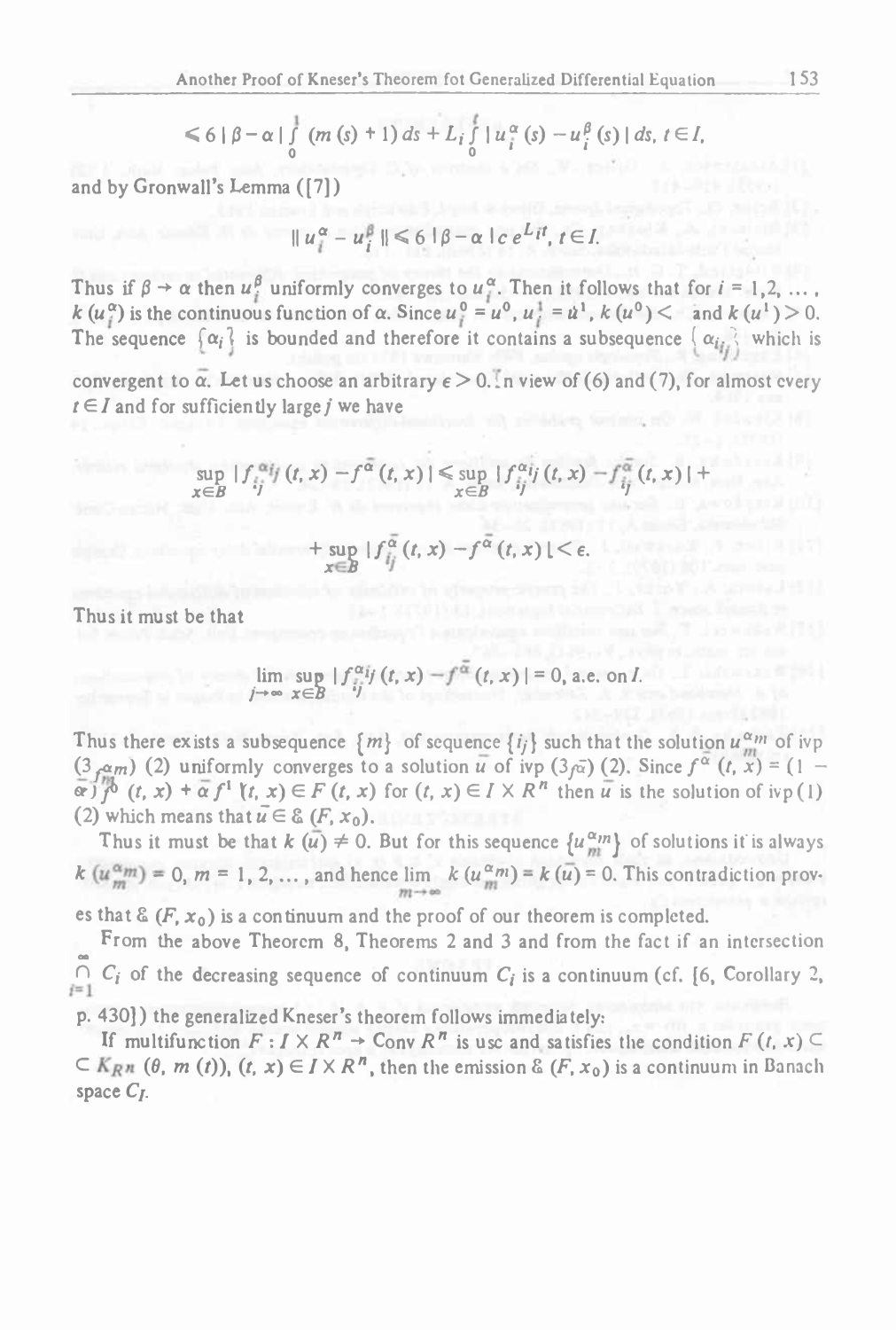#### REFERENCES

- [1] Alcxiewicz, A., Orlicz, W., *On <sup>a</sup> theorem of C. Caratheodory,* Ann. Polon. Math., <sup>1</sup> (2), (1955), 413-417.
- [ 2] Berge, Cl., *Topological Spaces,* Oliver & Boyd, Edinburgh and London 1963.
- [3] Bielecki, A., Kluczny, Cz., *Sur une generalisation <sup>d</sup>'un theoreme de H. Kneser,* Ann. Univ. Mariae Curie-Sklodowska, Sectio A, <sup>14</sup> (1960), 111-116.
- [4] Bridgland, T. G. Jr., Contributions to the theory of generalized differential equations i and II, Math. System Theory, <sup>3</sup> (1959), 17-50 and 156-165.
- [SJCastaing, Ch., *Sur les multiapplications measurables,* Revue <sup>d</sup>'lnf. et de Rech. Op., <sup>1</sup> (1967),  $91 - 126$ .
- [6] Engelking, R., *Topologia ogolna,* PWN Warszawa <sup>1975</sup> (in polish).
- (7) Hartman, Ph., *Ordinary Differential Equations,* J. Willey & Sons, New York London Sydney 1964.
- [8, Kikuchi, N., *On control problems for functional-differential equations,* Funkcial. Ekvac., <sup>14</sup>  $(1971), 1-23.$
- [9] Krzyżowa, B., Sur les families de solutions des equations au paratingent a argument retarde. Ann. Univ. Mariae Curie-Sklodowska, Sectio A, <sup>17</sup> (1963), 19-24.
- [10] Krzyżowa, B., *Sur une generalisation' <sup>d</sup>'une theoreme de H. Kneser,* Ann. Univ. Mariae Curie-Sklodowska, Sectio A, <sup>17</sup> (1963), <sup>25</sup>—34.
- [11] Krbec, P., Kurzweil, J., *Kneser's theorem for multivalued differential delay equations,* Casopis pest. mat. <sup>104</sup> (1979), 1-8.
- [12] Lasota, A., Yorke, J., The generic property of existence of solutions of differential equations *in Banach space,* J. Differential Equations, <sup>13</sup> (1973), 1-11.
- [13] Ważewski, T., *Sur une condition equivalente <sup>a</sup> <sup>I</sup>'equation au contingent,* Bull. Acad. Polon. Sci. ser. sci. math, et phys., <sup>9</sup> (1961), 865-867.
- [14] Wazewski, T., On a optimal control problem (in connection with the theory of orientorfields *of A. Marchaud and S. K. Zaremba),* Proceedings of the Conference held in Prague in September <sup>1962</sup> (Praga 1963), 229-242.
- [15] Zaremba, S. K., *<sup>O</sup> równaniach paratyngensowych,* Ann. Soc. Polon. Math., Suppl. <sup>9</sup> (1935) (in polish).

#### STRESZCZENIE

Udowodniono, że zbiór rozwiązań równiania *x'* <sup>6</sup> *<sup>F</sup> (t, x)* spełniających warunek początkowy *<sup>x</sup>* (0) <sup>=</sup> gdzie *<sup>F</sup>* jest multifunkcją górnie półciągłą <sup>o</sup> wartościach zwartych <sup>i</sup> wypukłych, jest kontinuum <sup>w</sup> przestrzeni *C/.*

#### РЕЗЮМЕ

Доказано, что множество решений включения  $x' \in F$  ( $t$ ,  $x$ .) удовлетворяющих начальному условию  $x$  (0) =  $x_0$ , где E полунепрерывная сверху многоз начная функция с компактными выпуклыми значениями, представляет континуум, в пространстве  $C_I$ .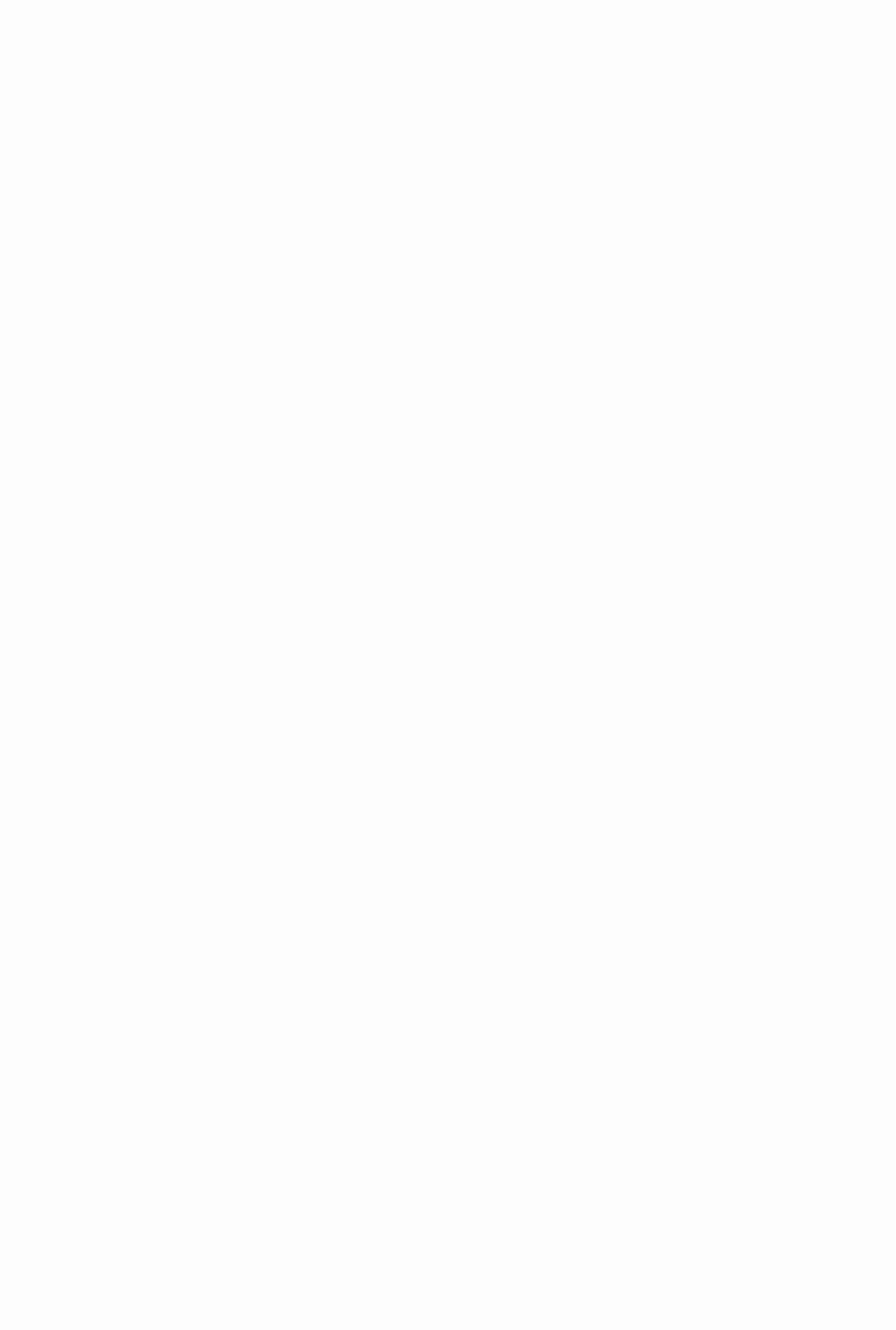ANNALES UNIVERSITATIS MARIAE CURIE-SKŁODOWSKA

Nakiad <sup>600</sup> egz.+25 nadb. Ark. wyd. 8,5, ark. druk. 10,75+1 wkl. Papier offset, kl. II, BI, <sup>71</sup> g. Oddano do składu <sup>w</sup> styczniu <sup>1985</sup> r., wydrukowano <sup>w</sup> maju <sup>1986</sup> r. Skład 600 cgz.+25 nadb. Ark. wyd. 8,5, ark. druk. 10,75+1 wkl. Papier offset. kl. II<br>B1, 71 g. Oddano do składu w styczniu 1985 r., wydrukowano w maju 1986 r.<br>Skład wykonano w Zakładzie Poligrafii UMCS na IBM Composer. Cen Skład wykonano w Zakładzie Poligrafii UMCS na IBM Composer.<br>Zakład Poligrafii UMCS, z. 73/85